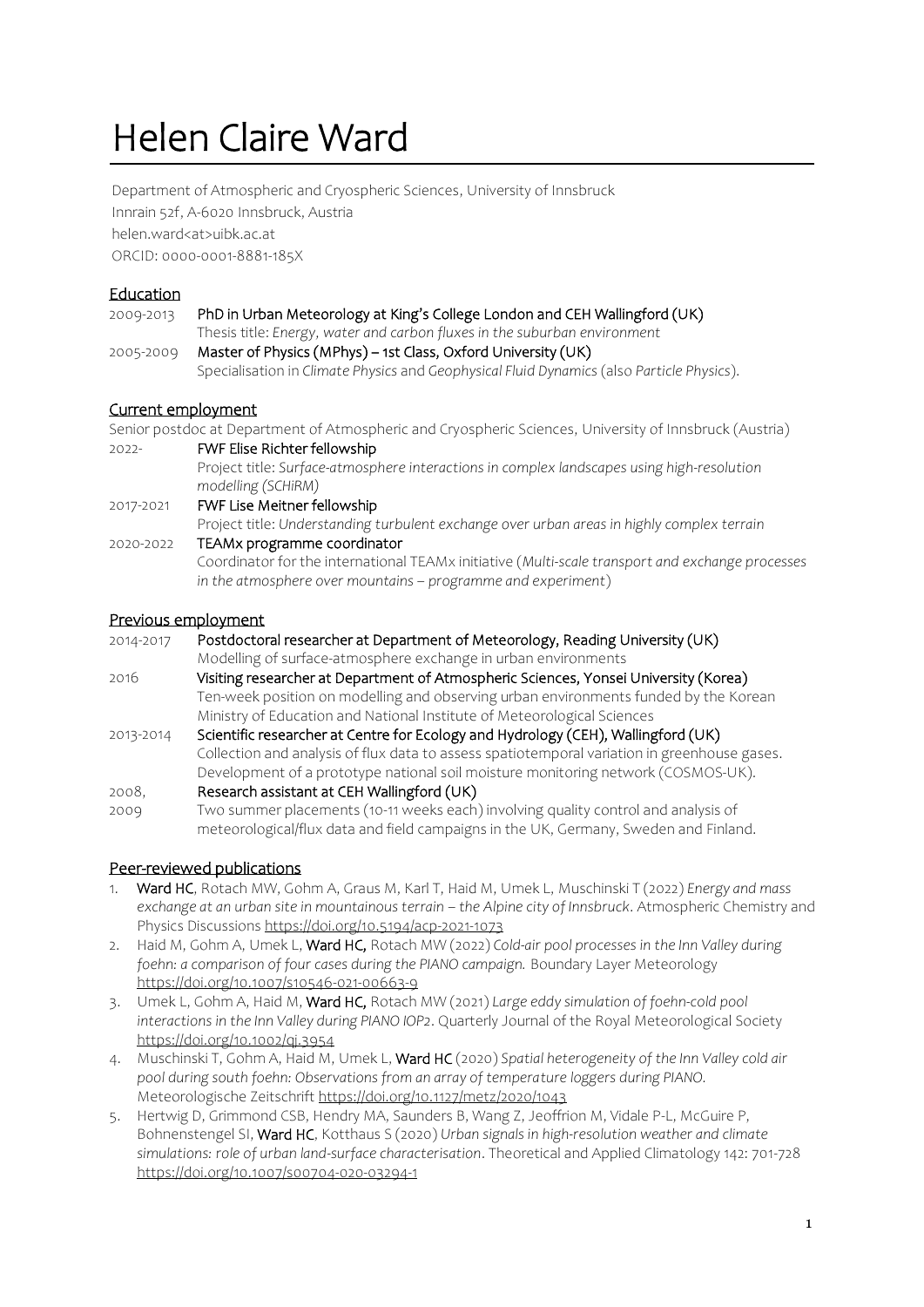- 6. Karl T, Gohm A, Rotach MW, Ward HC, Graus M, Cede A, Wohlfahrt G, Hammerle A, Haid M, Tiefengraber M, Lamprecht C, Vergeiner J, Kreuter A, Wagner J, Staudinger M (2020) *Studying urban climate and air quality in the Alps - The Innsbruck Atmospheric Observatory.* Bulletin of the American Meteorological Society 101: E488-E50[7 https://doi.org/10.1175/BAMS-D-19-0270.1](https://doi.org/10.1175/BAMS-D-19-0270.1)
- 7. Haid M, Gohm A, Umek L, Ward HC, Muschinski T, Lehner L, Rotach MW (2020) *Foehn-cold pool interactions in the Inn Valley during PIANO IOP2.* Quarterly Journal of the Royal Meteorological Society 146: 1232-126[3 https://doi.org/10.1002/qj.3735](https://doi.org/10.1002/qj.3735)
- 8. Sabater AM, Ward HC, Hill TC, Gornall JL, Wade TJ, Evans JG, Prieto-Blanco A, Disney M, Phoenix GK, Williams M, Huntley B, Baxter R, Mencuccini M, Poyatos R (2019) *Transpiration from subarctic deciduous woodlands: environmental controls and contribution to ecosystem evapotranspiration*. Ecohydrology 13:e2190<https://doi.org/10.1002/eco.2190>
- 9. Järvi L, Havu M, Ward HC, Bellucco V, McFadden JP, Toivonen T, Heikinheimo V, Kolari P Riikonen A, Grimmond CSB (2019) *Spatial modelling of local-scale biogenic and anthropogenic carbon dioxide emissions in Helsinki*. Journal of Geophysical Research: Atmospheres 124 8363-8384 <https://doi.org/10.1029/2018JD029576>
- 10. Ao X, Grimmond CSB, Ward HC, Gabey AM, Tan J, Yang XQ, Liu D, Zhi X, Liu H, Zhang N (2018) *Evaluation of the Surface Urban Energy and Water balance Scheme (SUEWS) at a dense urban site in Shanghai: Sensitivity to anthropogenic heat and irrigation*. Journal of Hydrometeorology 19: 1983-2005 <https://doi.org/10.1175/JHM>
- 11. Crawford B, Grimmond CSB, Gabey A, Marconcini M, Ward HC, Kent CW (2018) *Variablity of urban surface temperatures and implications for aerodynamic energy exchange in unstable conditions.* Quarterly Journal of the Royal Meteorological Societ[y https://doi.org/10.1002/qj.3325](https://doi.org/10.1002/qj.3325)
- 12. Stoy P, Peitzsch E, Wood D, Rottinghaus D, Wohlfahrt G, Goulden M, Ward HC (2018) *On the exchange of sensible and latent heat between the atmosphere and melting snow.* Agricultural and Forest Meteorology 252: 167-17[4 https://doi.org/10.1016/j.agrformet.2018.01.028](https://doi.org/10.1016/j.agrformet.2018.01.028)
- 13. Lindberg F, Grimmond CSB, Gabey A, Huang B, Kent CW, Sun T, Theeuwes NE, Järvi L, Ward HC, Capel-Timms IW, Chang YY, Jonsson P, Krave N, Liu D, Meyer D, Olofson KFG, Tan J-G, Wästberg D, Xue L, Zhang Z (*2018*) *Urban Multi-scale Environmental Predictor: An integrated tool for city-based climate services*. Environmental Modelling and Software 99, 70-87<https://doi.org/10.1016/j.envsoft.2017.09.020>
- 14. Kent CW, Lee K, Ward HC, Hong J-W, Hong J, Gatey D, Grimmond CSB (2017) *Aerodynamic roughness variation with vegetation: analysis in a suburban neighbourhood and a city park*. Urban Ecosystems <https://doi.org/10.1007/s11252-017-0710-1>
- 15. Sun T, Kotthaus S, Li D, Ward HC, Gao Z, Ni G, Grimmond CSB (*2017*) *Attribution and mitigation of heat wave-induced urban heat storage change*. Environmental Research Letters 12, 114007 <https://doi.org/10.1088/1748-9326/aa922a>
- 16. Ward HC, Tan YS, Gabey AM, Kotthaus S, Grimmond CSB (2017) *Impact of temporal resolution of precipitation forcing data on modelled urban-atmosphere exchanges and surface conditions*. International Journal of Climatolog[y https://doi.org/10.1002/joc.5200](https://doi.org/10.1002/joc.5200)
- 17. Barlow JM, Best M, Bohnenstengel SI, Clark P, Grimmond CSB, Lean H, Christen A, Emeis S, Haeffelin M, Harman I, Lemonsu A, Martilli A, Pardyjak E, Rotach MW, Ballard S, Boutle S, Brown A, Cai X, Carpentieri M, Coceal O, Crawford B, Di Sabatino S, Dou J, Drew DR, Edwards JM, Fallmann J, Fortuniak K, Gornall J, Gronemeier T, Halios CH, Hertwig D, Hirano K, Holtslag AAM, Luo Z, Mills G, Nakayoshi M, Pain K, Schlünzen KH, Smith S, Soulhac L, Steeneveld G-J, Sun T, Theeuwes NE, Thomson D, Voogt JA, Ward HC, Xie J-T, Zhong J (2017) *Developing a research strategy to better understand, observe and simulate urban atmospheric processes at kilometre to sub-kilometre scales*. Bulletin of the American Meteorological Societ[y https://doi.org/10.1175/BAMS-D-17-0106.1](https://doi.org/10.1175/BAMS-D-17-0106.1)
- 18. Kokkonen T, Grimmond CSB, Räty O, Ward HC, Christen A, Oke TR, Kotthaus S, Järvi L (2017) *Sensitivity of Surface Urban Energy and Water Balance Scheme (SUEWS) to downscaling of reanalysis forcing data*. Urban Climat[e https://doi.org/10.1016/j.uclim.2017.05.001](https://doi.org/10.1016/j.uclim.2017.05.001)
- 19. Ward HC, Grimmond CSB (2017) *Assessing the impact of changes in surface cover, human behaviour and climate on energy partitioning across Greater London.* Landscape and Urban Planning 165: 142-161 [https://doi.org/10.1016/j.landurbplan.2017.04.001.](https://doi.org/10.1016/j.landurbplan.2017.04.001)
- 20. Ward HC (2017) *Scintillometry in urban and complex environments: a review*. Measurement Science and Technology 28: 06400[5 https://doi.org/10.1088/1361-6501/aa5e85](https://doi.org/10.1088/1361-6501/aa5e85)
- 21. Crawford B, Grimmond CSB, Ward HC, Morrison W, Kotthaus S (2017) *Spatial and temporal patterns of surface-atmosphere energy exchange in a dense urban environment using scintillometry*. Quarterly Journal of the Royal Meteorological Society 143: 817-833 <https://doi.org/10.1002/qj.2967>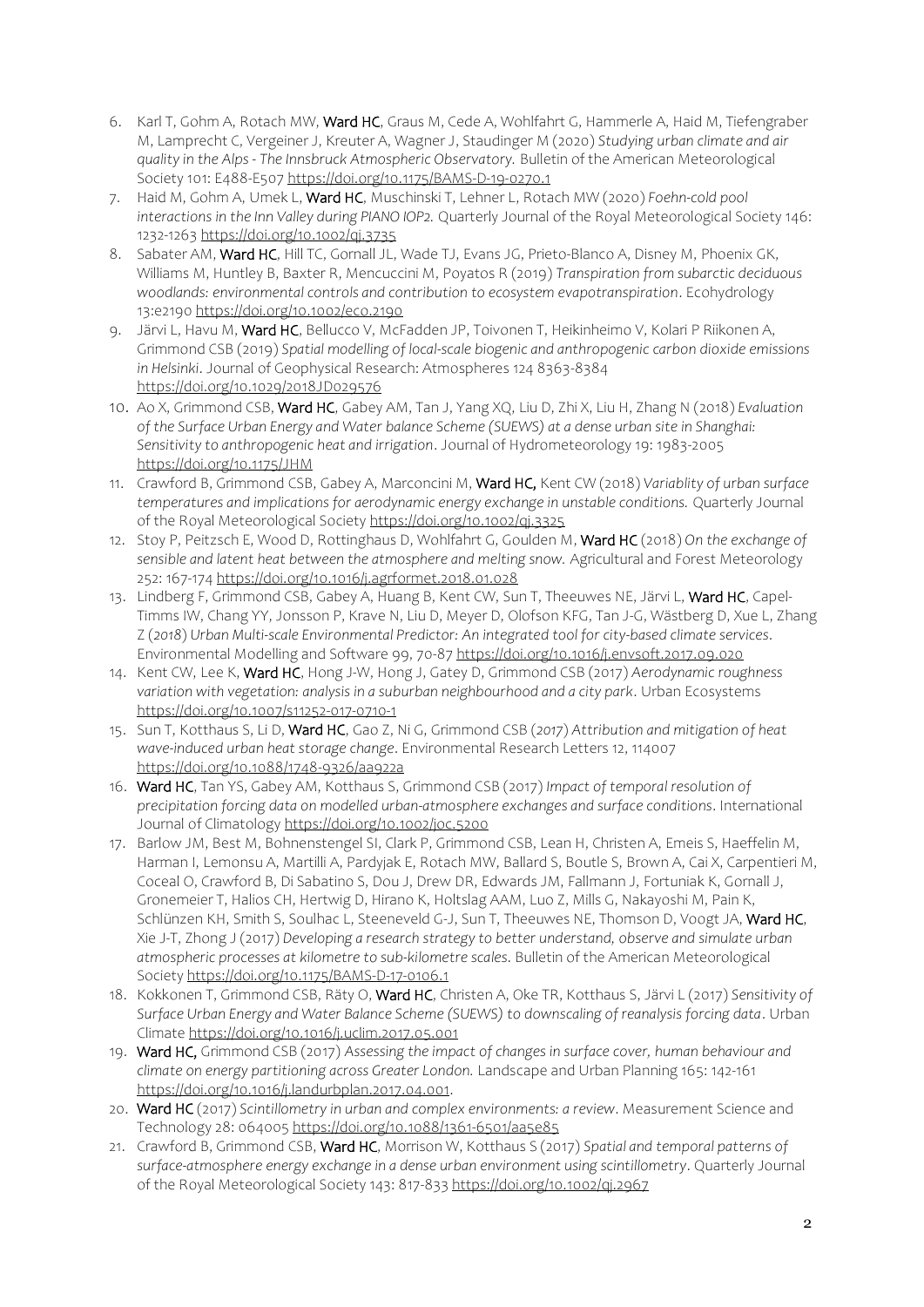- 22. Ward HC, Kotthaus S, Järvi L, Grimmond CSB (2016) *Surface Urban Energy and Water Balance Scheme (SUEWS): Development and evaluation at two UK sites*. Urban Climate 18: 1-32 <https://doi.org/10.1016/j.uclim.2016.05.001>
- 23. Evans JG, Ward HC, Blake JR, Hewitt EJ, Morrison R, Fry M, Ball LA, Doughty LC, Libre JW, Hitt OE, Rylett D, Ellis RJ, Warwick AC, Brooks M, Parkes MA, Wright GMH, Singer AC, Boorman DB, Jenkins A (2016) *Soil water content in southern England derived from a cosmic-ray soil moisture observing system – COSMOS-UK.* Hydrological Processes 30: 4987-4999<https://doi.org/10.1002/hyp.10929>
- 24. Huntingford C, Marsh T, Scaife AA, Kendon EJ, Hannaford J, Kay AL, Lockwood M, Prudhomme C, Reynard NS, Parry S, Lowe JA, Screen JA, Ward HC, Roberts M, Stott PA, Bell VA, Bailey M, Jenkins A, Legg T, Otto FEL, Massey N, Schaller N, Slingo J, Allen MR (2015) *Reply to 'Drivers of the 2013/14 winter floods in the UK'*. Nature Climate Change 5: 491-492<https://doi.org/10.1038/nclimate2613>
- 25. Ward HC, Evans JG, Grimmond CSB, Bradford J (2015) *Infrared and millimetre-wave scintillometry in the suburban environment - Part 1: structure parameters*. Atmospheric Measurement Techniques 8, 1385-1405 <https://doi.org/10.5194/amt-8-1385-2015>
- 26. Ward HC, Evans JG, Grimmond CSB (2015) *Infrared and millimetre-wave scintillometry in the suburban environment - Part 2: large-area sensible and latent heat fluxes*. Atmospheric Measurement Techniques 8, 1407-1424<https://doi.org/10.5194/amt-8-1407-2015>
- 27. Ward HC, Kotthaus S, Grimmond CSB, Bjorkegren A, Wilkinson M, Morrison WTJ, Evans JG, Morison JIL, Iamarino M (2015) *Effects of urban density on carbon dioxide exchanges: direct observations of dense urban, suburban and woodland areas of southern England.* Environmental Pollution 198, 186-200 <https://doi.org/10.1016/j.envpol.2014.12.031>
- 28. Huntingford C, Marsh T, Scaife AA, Kendon EJ, Hannaford J, Kay AL, Lockwood M, Prudhomme C, Reynard NS, Parry S, Lowe JA, Screen JA, Ward HC, Roberts M, Stott PA, Bell VA, Bailey M, Jenkins A, Legg T, Otto FEL, Massey N, Schaller N, Slingo J, Allen MR (2014) *Potential influences on the United Kingdom's floods of winter 2013/14*. Nature Climate Change 4: 769-77[7 https://doi.org/10.1038/nclimate2314](https://doi.org/10.1038/nclimate2314)
- 29. Ward HC, Evans JG, Grimmond CSB (2014) *Multi-scale sensible heat fluxes in the suburban environment from large-aperture scintillometry and eddy covariance*. Boundary Layer Meteorology, 152: 65-89 <https://doi.org/10.1007/s10546-014-9916-4>
- 30. Poyatos R, Heinemeyer A, Ineson P, Evans JG, Ward HC, Huntley B, Baxter R (2013) *Environmental and vegetation drivers of seasonal CO<sup>2</sup> fluxes in a sub-Arctic forest-mire ecotone*. Ecosystems, 17: 377-393 <https://doi.org/10.1007/s10021-013-9728-2>
- 31. Stoy PC, Williams M, Evans JG, Prieto-Blanco A, Disney M, Hill TC, Ward HC, Wade TJ, Street LE (2013) *Upscaling tundra CO2 exchange from chamber to eddy covariance tower*. Arctic, Antarctic, and Alpine Research, 45: 275–28[4 https://doi.org/10.1657/1938-4246-45.2.275](https://doi.org/10.1657/1938-4246-45.2.275)
- 32. Ward HC, Evans JG, Grimmond CSB (2013) *Multi-season eddy covariance observations of energy, water and carbon fluxes over a suburban area in Swindon, UK*. Atmospheric Chemistry and Physics*,* 13: 4645-4666 <https://doi.org/10.5194/acp-13-4645-2013>
- 33. Ward HC, Evans JG, Hartogensis OH, Moene AF, De Bruin HAR, Grimmond CSB (2013) *A critical revision of the estimation of the latent heat flux from two-wavelength scintillometry*. Quarterly Journal of the Royal Meteorological Society, 139: 1912-1922<https://doi.org/10.1002/qj.2076>
- 34. Wood CR, Pauscher L, Ward HC, Kotthaus S, Barlow JF, Gouvea M, Lane SE, Grimmond CSB (2013) *Wind observations above an urban river using a new lidar technique, scintillometry and anemometry*. Science of the Total Environment, 442: 527-53[3 https://doi.org/10.1016/j.scitotenv.2012.10.061](https://doi.org/10.1016/j.scitotenv.2012.10.061)
- 35. Evans JG, McNeil DD, Finch JW, Murray T, Harding RJ, Ward HC, Verhoef A (2012) *Determination of turbulent heat fluxes using a large aperture scintillometer over undulating mixed agricultural terrain*. Agricultural and Forest Meteorology, 166-167: 221-23[3 https://doi.org/10.1016/j.agrformet.2012.07.010](https://doi.org/10.1016/j.agrformet.2012.07.010)
- 36. Ward HC, Evans JG, Grimmond CSB (2011) *Effects of Non-Uniform Crosswind Fields on Scintillometry Measurements*. Boundary Layer Meteorology, 141: 143-16[3 https://doi.org/10.1007/s10546-011-9626-0](https://doi.org/10.1007/s10546-011-9626-0)

# Book chapters

- 1. Grimmond CSB, Ward HC (2021) *Urban measurements and their interpretation* in *Springer Handbook of Atmospheric Measurements* edited by Foken T, Springer Nature, Switzerland, 1748 pp, ISBN 978-3-030- 52170-7, [https://doi.org/10.1007/978-3-030-52171-4\\_52](https://doi.org/10.1007/978-3-030-52171-4_52)
- 2. Beyrich F, Hartogensis OK, De Bruin HAR, Ward HC (2021) *Scintillometers* in *Springer Handbook of Atmospheric Measurements* edited by Foken T, Springer Nature, Switzerland, 1748 pp, ISBN 978-3-030- 52170-7, [https://doi.org/10.1007/978-3-030-52171-4\\_34](https://doi.org/10.1007/978-3-030-52171-4_34)
- 3. Grimmond CSB, Ward HC, Kotthaus S (2016) *How is urbanization altering local and regional climate?* in *The*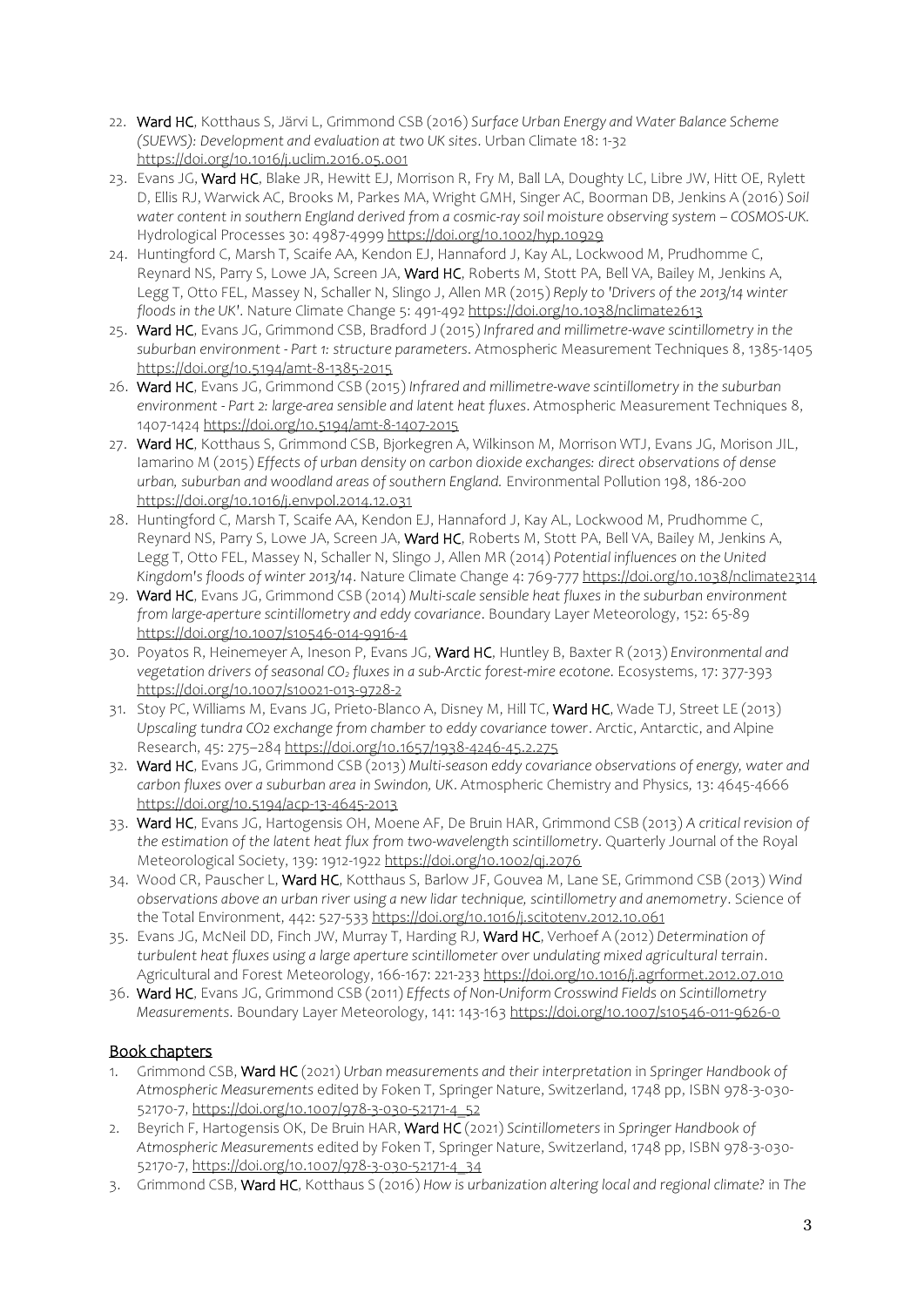*Routledge Handbook of Urbanization and Global Environmental Change* edited by Seto KC, Solecki WD, Griffith CA. Routledge, 582 pp

4. Cooper DJ, Bell J, Hodnett M, Beven K, Gilman K, Haria A, Gardner C, Robinson M, Evans JG, Ward HC (2015) *Terrestrial Hydrological Processes* in *Progress in Modern Hydrology: Past, Present and Future* edited by Rodda JC, Robinson M. Wiley-Blackwell, 408 pp

## Non-refereed articles

- 1. Ward HC, Rotach MWR (2021) *TEAMx: a joint research initiative focused on atmospheric transport and exchange processes over mountains*. GEWEX Quarterly 3:4
- 2. Kotthaus S, Ward HC, Grimmond CSB, Evans JG (2012) *Flux Measurements in Southern England by KCL and CEH*. FluxLetter, 5: 25-31

## Manuals

- 1. Alton J, Antoniou V, Askquith-Ellis A, Bagnoli S, Ball L, Bennett E, Blake J, Boorman D, Brooks M, Clarke M, Cooper H, Cowan N, Cumming A, Doughty L, Evans J, Farrand P, Fry M, Hewitt E, Hitt O, Jenkins A, Kral F, Libre J, Lord W, Roberts C, Morrison R, Parkes M, Nash G, Newcomb J, Rylett D, Scarlett P, Singer A, Stanley A, Swain O, Szczykulska A, Teagle S, Thornton J, Trill E, Vincent H, Wallbank J, Ward HC, Warwick A, Winterbourn B, Wright G (2020) *COSMOS-UK user guide: users' guide to sites, instruments and available data,* UK Centre for Ecology and Hydrology, Wallingford, 64 p[p http://nora.nerc.ac.uk/id/eprint/528535/](http://nora.nerc.ac.uk/id/eprint/528535/)
- 2. Ward HC, Järvi L, Onomura S, Lindberg F, Gabey A, Grimmond CSB (2016) *SUEWS Manual V2016a* <http://urban-climate.net/umep/SUEWS>
- 3. Lindberg F, Grimmond CSB, Chang YY, Gabey A, Järvi L, Kent CW, Kokkonen T, Krave N, Olofson F, Onomura S, Sun T, Tan JG, Ward HC, Xue L, zum Berge K (2016) *Urban Multi-scale Environmental Predictor (UMEP) Manual* [http://urban-climate.net/umep/UMEP\\_Manual](http://urbanclimate.net/umep/UMEP_Manual)

# Published datasets

- 1. Ward HC, Gohm A, Umek L, Haid M, Muschinski T, Graus M, Karl T, Rotach MW (2021) *PIANO (Penetration and Interruption of Alpine Foehn) – flux data set (Version v1)* Zenodo <https://doi.org/10.5281/zenodo.5795430>
- 2. Gohm A, Umek L, Haid M, Ward HC, Rotach MW (2021) *PIANO (Penetration and Interruption of Alpine Foehn) - Radiosonde data set (Version v1)* Zenodo <https://doi.org/10.5281/zenodo.4763137>
- 3. Gohm A, Umek L, Haid M, Ward HC, Rotach MW (2021). *PIANO (Penetration and Interruption of Alpine Foehn) - MOMAA weather station data set (Version v1)* Zenodo <https://doi.org/10.5281/zenodo.4745957>
- 4. Gohm A, Haid M, Umek L, Ward HC, Rotach MW (2021) *PIANO (Penetration and Interruption of Alpine Foehn) - Doppler wind lidar data set (Version v1)* Zenodo <https://doi.org/10.5281/zenodo.4674773>
- 5. Gohm A, Muschinski T, Haid M, Umek L, Ward HC, Rotach MW (2021) *PIANO (Penetration and Interruption of Alpine Foehn) - HOBO temperature and humidity logger data set (Version v1)* Zenodo <https://doi.org/10.5281/zenodo.4672313>
- 6. Morrison R, Brooks M, Cooper H, Evans JG, Rowe R, Ward HC, McNamara NP (2020) *Eddy covariance measurements of carbon dioxide, energy and water fluxes at a winter wheat field, Lincolnshire, UK, 2012*. NERC Environmental Information Data Centre <https://doi.org/10.5285/c00ac145-6a55-4698-a6ed-13c95d178c96>
- 7. Morrison R, Clark E, Lloyd C, Ward HC, Evans JG, Brooks M, Rowe R and McNamara NP (2019) *Eddy covariance measurements of carbon dioxide, energy and water fluxes at a commercial Miscanthus x. giganteus plantation, Lincolnshire, UK, 2008 to 2013*. NERC Environmental Information Data Centre <https://doi.org/10.5285/00487c70-b74e-4c91-ab0c-31735c2e3b13>

## Conference presentations (presenting/first author only)

- 1. Ward HC, *Overview of the TEAMx Observational Campaign – with a focus on atmospheric profiling.* PROBE workshop on atmospheric boundary layer profiling in complex terrain, 23 Sep 2021, online
- 2. Ward HC, *An overview of the TEAMx Observational Campaign (TOC).* Second TEAMx Workshop, 10-12 May 2021, online
- 3. Ward HC, Umek L, Rotach MW, Gohm A, Graus M, Karl T, Haid M, Muschinski T, *Assessing the performance*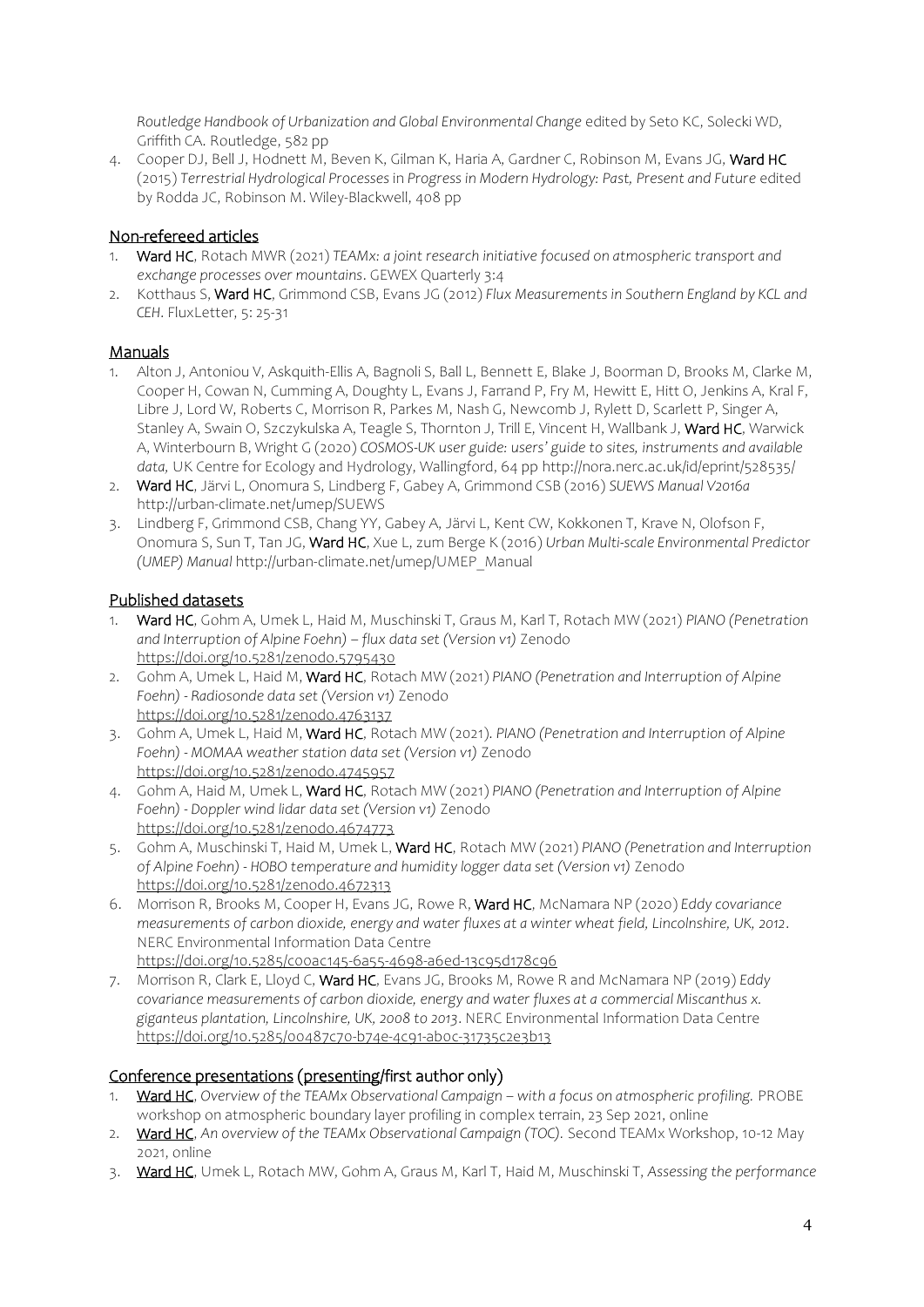*of WRF/urban for the alpine city of Innsbruck.* 35th International Conference on Alpine Meteorology, 02-06 Sep 2019, Riva del Garda, Italy

- 4. Ward HC, *Flux measurements in complex environments*. 20th Anniversary of EUROFLUX workshop, 10-14 Dec 2018, Hyytiälä Forestry Field Station, Hyytiälä, Finland
- 5. Ward HC, Rotach MW, Graus M, Karl T, Gohm A, Muschinski T, *Turbulent exchange at an urban site in highly complex terrain*. 10th International Conference on Urban Climate, 06-10 Aug 2018, New York, New York, USA
- 6. Ward HC, Rotach MW, Graus M, Karl T, Gohm A, Muschinski T, Umek L, Haid M, Lehner L, *Turbulent exchange over the alpine city of Innsbruck*. 18th Conference on Mountain Meteorology, 25-29 Jun 2018, Santa Fe, New Mexico, USA
- 7. Ward HC, Rotach MW, Graus M, Karl T, Gohm A, Muschinski T, Umek L, Haid M, Lehner L, *Turbulence exchange over the city of Innsbruck.* 30 May 2018, ACINN Graduate Seminar, Innsbruck University, Innsbruck, Austria
- 8. Ward HC and EAPL, *Evaluation of SUEWS (Surface Urban Energy and Water balance Scheme) at multiple sites in South Korea*. 27 Oct 2016, Department of Atmospheric Sciences, Yonsei University, Korea
- 9. Ward HC, Grimmond CSB, *Using biophysical modelling to assess the heat-stress risk across Greater London*. Public Health England meeting, 02 Aug 2016, University of Reading, UK
- 10. Ward HC, Grimmond CSB, *Biophysical modelling to understand the impact of decisions in the context of heatwave resilience in London*. emBRACE project meeting, 08-10 Sep 2015, London, UK
- 11. Ward HC, Grimmond CSB, Kotthaus S, Järvi L, Lindberg F, Evans JG, Morrison W, Mustchin J, *Using*  observations to improve modelled energy, water and carbon exchanges for urban areas. 9<sup>th</sup> International Conference on Urban Climate, 20-24 Jul 2015, Toulouse, France
- 12. Ward HC, Grimmond CSB, Kotthaus S, Järvi L, Lindberg F, Morrison W, *Using observations to improve modelled energy, water and carbon exchanges for urban areas*. Urban Met seminar, 16 Jul 2015, University of Reading, UK
- 13. Ward HC, Grimmond CSB, Kotthaus S, Sun T, *Integration of the three modelling components and an overview of the biophysical model*. TRUC 2nd project meeting, 24-25 Feb 2015, Kolkata, India
- 14. Ward HC, Grimmond CSB, *Integrated risk and resilience analysis: model connection points, limits and opportunities*. TRUC 2nd project meeting, 24-25 Feb 2015, Kolkata, India
- 15. Ward HC, *Turbulent fluxes from eddy covariance and scintillometry in a suburban area*. Urban Met seminar, 17 Jul 2014, University of Reading, UK
- 16. Ward HC, Evans JG, Grimmond CSB, *Turbulence measurements over a suburban landscape using scintillometry and eddy covariance*. 21st Symposium on Boundary Layers and Turbulence, 09-13 Jun 2014, Leeds, UK
- 17. Ward HC, Kotthaus S, Grimmond CSB, Bjorkegren A, Wilkinson M, Morrison W, Christen A, Evans JG, Morison JIL, *Linking carbon dioxide fluxes to urban density*. EGU 2014, 27 Apr-2 May 2014, Vienna, Austria
- 18. Ward HC, Aurela M, George CT, Hayman G, *Up-scaling methane fluxes from plot to the landscape*. MAMM Science meeting, 26-27 Feb 2014, University of Manchester, UK
- 19. Ward HC, Evans JG, Grimmond CSB, *Two-wavelength scintillometry over the suburban environment*. Tübingen Atmospheric Physics Symposium 'Scintillometers and Applications', 07-09 Oct 2013, Tübingen, Germany
- 20. Ward HC, Evans JG, Grimmond CSB, *Large-area heat fluxes from two-wavelength scintillometer systems over suburban surfaces*. Tübingen Atmospheric Physics Symposium 'Scintillometers and Applications', 07- 09 Oct 2013, Tübingen, Germany
- 21. Ward HC, Evans JG, Grimmond CSB, *Multi-seasonal energy, water and carbon fluxes for a suburban area in the UK*. EMS 2013, 09-13 Sep 2013, Reading, UK
- 22. Ward HC, Evans JG, Grimmond CSB, *Large-area heat fluxes from two-wavelength scintillometry in the suburban environment*. EMS 2013, 09-13 Sep 2013, Reading, UK
- 23. Ward HC, Evans JG, Grimmond CSB, *Controls on suburban evaporation: first results from the Swindon experiment*. 8th International Conference on Urban Climate, 06-10 Aug 2012, Dublin, Ireland
- 24. Ward HC, Evans JG, Grimmond CSB, *Urban Scintillometry*. LITFASS project meeting, 17 Nov 2011, German Meteorological Service (Deutscher Wetterdienst, DWD), Meteorological Observatory Lindenberg, Germany
- 25. Ward HC, Evans JG, Grimmond CSB, *Comparing bichromatic scintillometry with the two-wavelength method: first results from Chilbolton*. 3rd Scintillometer Workshop, 18-19 Apr 2011, Wageningen, The Netherlands
- 26. Ward HC, Evans JG, De Bruin HAR, Grimmond CSB, *Ground-based remote sensing of surface fluxes and*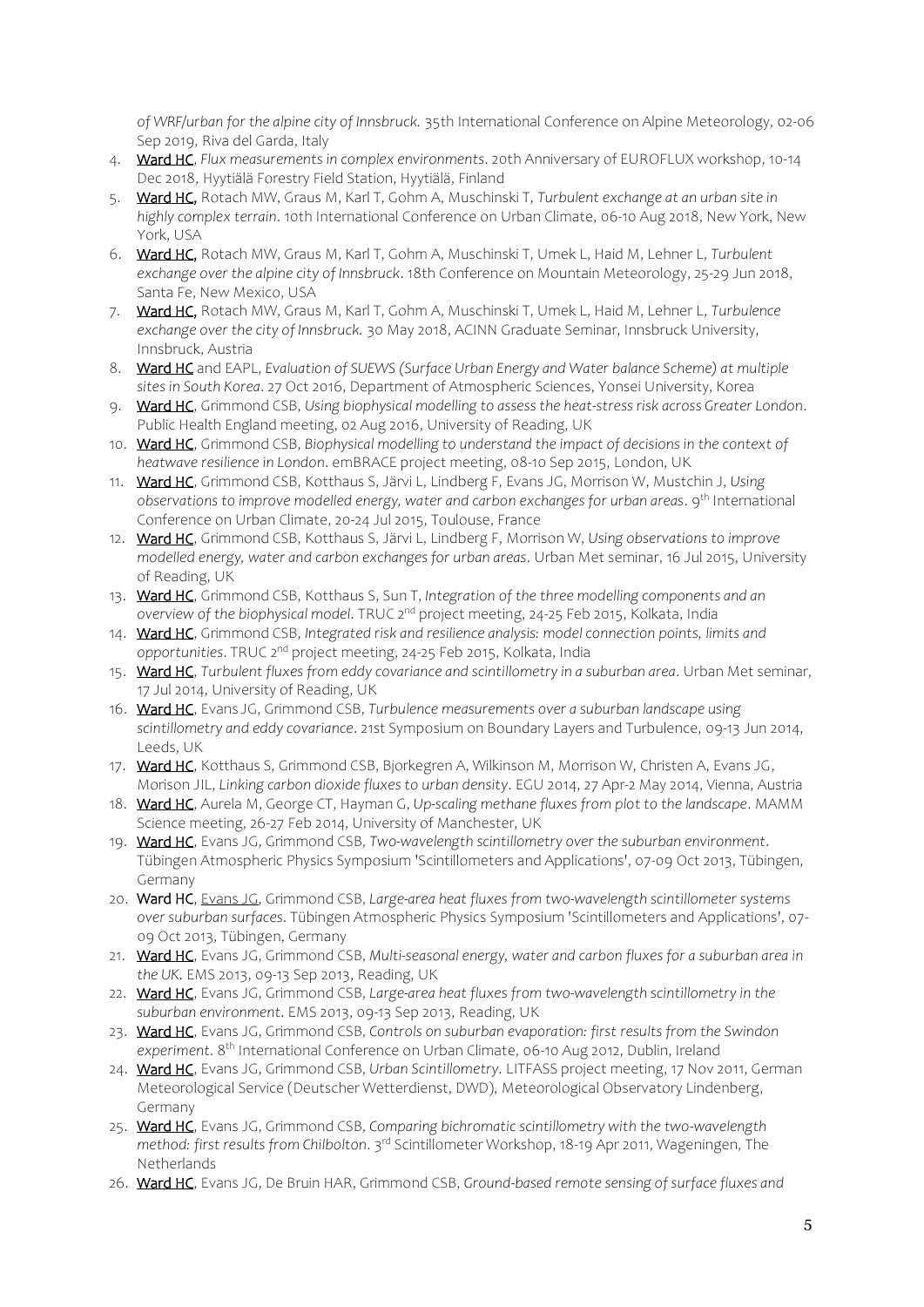*crosswind using scintillometry over complex terrain* (POSTER). Remote Sensing and Hydrology 2010 Symposium, 27-30 Sep 2010, Jackson Hole, Wyoming, USA

27. Ward HC, Evans JG, De Bruin HAR, Grimmond CSB, *Scintillometry with Non-Uniform Crosswind Fields* (POSTER). AMS 2010, 02-06 Aug 2010, Keystone, Colorado, USA

#### Invited presentations

- 1. Ward HC, *Current challenges and future research priorities for urban areas in complex terrain.* TEAMx programme and applications webinar, 06 May 2020
- 2. Ward HC, *Measuring and interpreting CO<sup>2</sup> fluxes in urban areas*. 1st ICOS workshop on strategies to monitor greenhouse gases in urban environments, 01-04 Jul 2019, Hyytiälä Forestry Field Station, Hyytiälä, Finland
- 3. Ward HC, *Turbulent exchange in and around the alpine city of Innsbruck.* 16 May 2019, Institute of Meteorology and Climatology, Leibniz University Hannover, Hannover, Germany
- 4. Ward HC, *Turbulence observations in urban and complex landscapes*. 30 Nov 2017, Institute of Meteorology and Climate Research, Karlsruhe Institute of Technology (KIT), Garmisch-Partenkirchen, Germany
- 5. Ward HC, *Turbulence observations in urban areas.* 15 Mar 2017, ACINN Graduate Seminar, Innsbruck University, Innsbruck, Austria
- 6. Ward HC, *Urban flux measurements and modelling in the UK*. 19 Oct 2015, Department of Atmospheric Sciences, Yonsei University, Korea
- 7. Ward HC, *Understanding the urban environment using observations and modelling* (KEYNOTE). 15-16 Oct 2015, International Conference on Urban Meteorology, Jeju, Korea
- 8. Ward HC, *Fluxes obtained from eddy covariance and scintillometry in the suburban environment*. 28 Jan 2014, Laboratoire LTHE, Grenoble, France
- 9. Ward HC, *Estimating NPP using flux towers*. Terrestrial NPP Discussion meeting, 17-18 Dec 2013, CEH Lancaster, Lancaster Environment Centre, UK

#### Workshops organised

- 2021 *1st PROBE workshop on atmospheric boundary layer profiling in complex terrain*, 23 Sep 2021, online meeting (>50 participants) 2021 *2nd Multi-scale transport and exchange processes in the atmosphere over mountains – programme*
- *and experiment (TEAMx) workshop*, 10-12 May 2021, online meeting (> 170 participants)
- 2020 *TEAMx programme and applications webinar*, 06 May 2020, online meeting originally scheduled as a splinter meeting at EGU 2020 (70 participants)
- 2013 Joint organiser: *Quality control of eddy covariance data for the Ecosystem Land Use Modelling (ELUM) Project*, 05-06 Mar 2013, University of Southampton, UK

#### Teaching experience

| Mar 2021  | Introduction to scintillometry lecture + tutorial exercise (3 hr)                |
|-----------|----------------------------------------------------------------------------------|
|           | Field Course Atmospheric Sciences (MSc course), Innsbruck University             |
| Dec 2020  | Data visualisation lecture and exercises (2 hr)                                  |
|           | Reading/writing/presenting scientific work (MSc course), Innsbruck University    |
| Mar 2020  | Introduction to scintillometry lecture + tutorial exercise (3 hr)                |
|           | Feldkurs Atmosphärenwissenschaften (MSc course), Innsbruck University            |
| Mar 2019  | Introduction to scintillometry lecture + tutorial exercise (3 hr)                |
|           | Feldkurs Atmosphärenwissenschaften (MSc course), Innsbruck University            |
| Mar 2018  | Introduction to scintillometry lecture + tutorial exercise (2 hr)                |
|           | Feldkurs Atmosphärenwissenschaften (MSc course), Innsbruck University            |
| Mar 2017  | Introduction to scintillometry lecture + tutorial exercise (2 hr)                |
|           | Feldkurs Atmosphärenwissenschaften (MSc course), Innsbruck University            |
| 2011      | Understanding and managing the urban atmosphere, King's College London           |
|           | Lecture course (8 hours) + marking assignments                                   |
| 2015-2017 | A-level physics tuition, A-level maths tuition, GCSE-level further maths tuition |

#### Supervisory experience

| 2017-2021 | PhD: Member of supervisory committee for Alexei Perelet, University of Utah             |
|-----------|-----------------------------------------------------------------------------------------|
|           | Thesis title: Expanding the role of two-wavelength scintillometers for micrometeorology |
| 2015      | MSc: Ishani Bhattacharya, Reading University                                            |